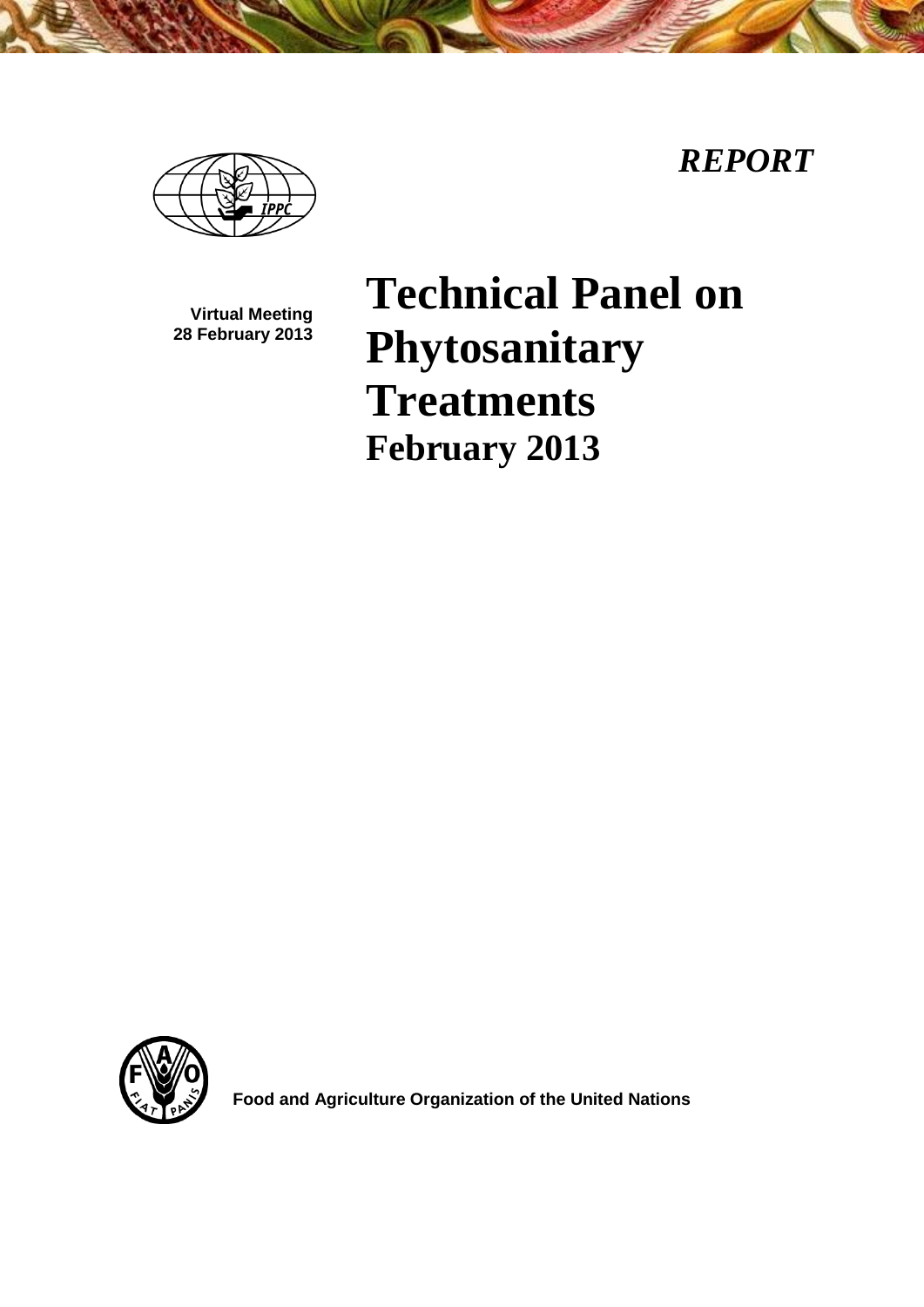# **CONTENTS**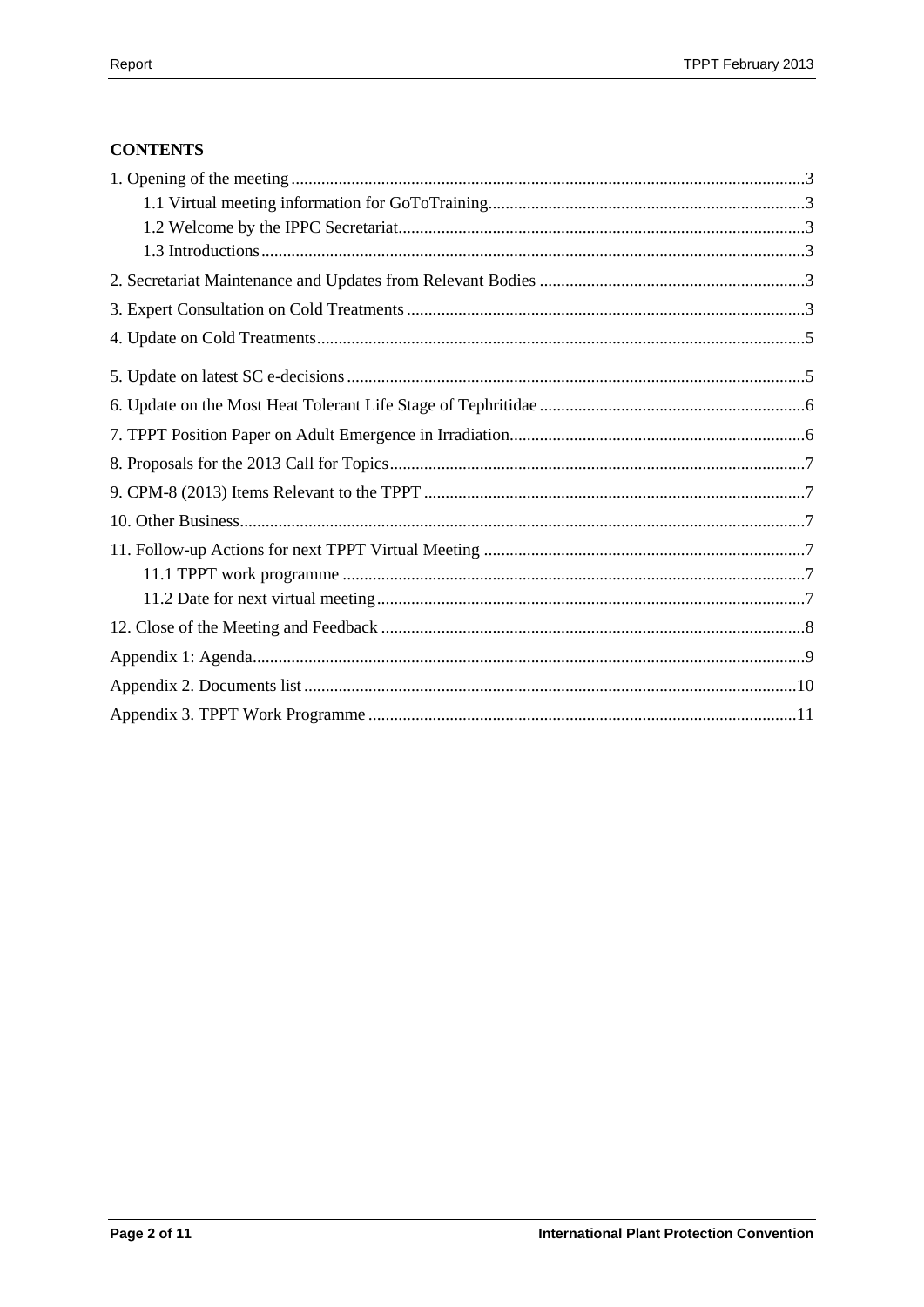# <span id="page-2-0"></span>**1. Opening of the meeting**

#### <span id="page-2-1"></span>**1.1 Virtual meeting information for GoToTraining**

Before beginning the meeting, the IPPC Secretariat (hereafter Secretariat) gave a brief overview/refresher of the virtual meeting tool GoToTraining.

### <span id="page-2-2"></span>**1.2 Welcome by the IPPC Secretariat**

The Secretariat welcomed the participants to the meeting. Six members of the Technical Panel on Phytosanitary Treatments (TPPT), one invited expert and five Secretariat staff participated in the (see list below).

Mr Patrick GOMES (TPPT Member) USA Mr Andrew JESSUP (TPPT Member) AUSTRALIA Mr Guy HALLMAN (TPPT Member) USA Mr Michael ORMSBY (TPPT Member) NEW ZEALAND Mr Eduardo WILLINK (TPPT Member) ARGENTINA Mr Scott WOOD (TPPT Member) USA Mr Andrew PARKER (Invited Expert) AUSTRIA Mr Brent LARSON (IPPC Standard officer) ITALY Mr Artur SHAMILOV (IPPC Secretariat Lead) ITALY Ms Stephanie DUBON (IPPC Secretariat Lead) USA Mr Larry ZETTLER (IPPC Secretariat Expert) USA Ms Adriana MOREIRA (IPPC Secretariat) ITALY

The panel approved the agenda (see Appendix 1 to this report) and reviewed the documents list (see Appendix 2 to this report).

#### <span id="page-2-3"></span>**1.3 Introductions**

The meeting participants introduced themselves and agreed to update their contact information on the IPP if necessary (full contact information can be found on IPP).

#### <span id="page-2-4"></span>**2. Secretariat Maintenance and Updates from Relevant Bodies**

#### **2012 December TPFQ Virtual Meeting**

One TPPT member, who is also a member of the TPFQ, gave a brief update of items discussed at the TPFQ virtual meeting:

- Draft revision of Annex 1 *(Approved treatments associated with wood packaging material)* (2006-011) to ISPM 15:2009 *(Regulation of wood packaging material in international trade)* will be presented to CPM-8 (2013) for adoption. This annex will include new information on dielectric heating treatments
- TPFQ will recommend the draft standard *Management of phytosanitary risks in the international movement of wood* (2006-029) to the SC for member consultation
- TPFQ will meet in June 2013 to finalize the drafting of the revision of ISPM 15:2009 related to *Criteria for treatments for wood packaging material in international trade* (2006-010).

#### <span id="page-2-5"></span>**3. Expert Consultation on Cold Treatments**

#### **Concept note**

At its April 2012 meeting, the Standards Committee (SC) agreed that a meeting of cold treatments experts (Expert consultation on cold treatments, ECCT) should be organized under the auspices of the Secretariat. This should involve the best experts in the world on cold treatments used by national plant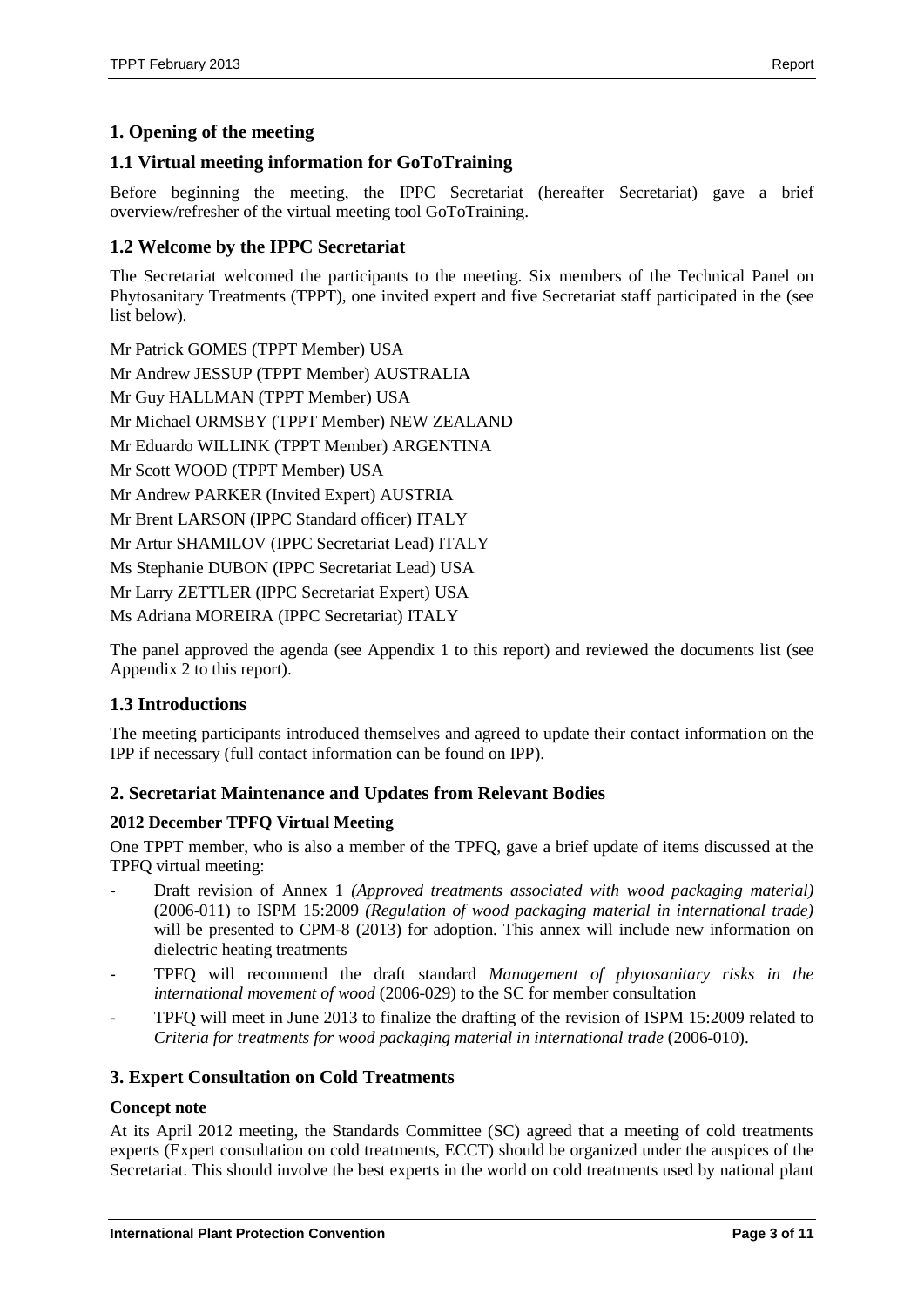protection organizations (NPPOs) and relevant experts from the TPPT and the Technical Panel on Fruit Flies (TPFF). It was noted that the members of both panels could help identify the cold treatment experts.

The consultation would provide a forum for discussion of cold treatments, to build confidence in them and establish mutual understanding of any related issues.

The Secretariat noted that financial resources are available to support the development of phytosanitary treatments and that a consultant could be hired to organize the consultation.

Because the panel had some concerns about the objectives of the ECCT, the Secretariat drafted a concept paper detailing its objectives and results:

**Objectives** 

- provide a forum for experts of cold treatments from developing and developed countries to discuss cold treatments in international trade
- provide an overview of cold treatments currently used in trade
- increase mutual understanding of issues related to cold treatments
- build confidence in the cold treatments processes
- identify critical requirements for operation of cold treatments
- identify methodologies used internationally, including statistical analyses of data and their limitations
- build an international scientific network on cold treatments and make recommendations for any research.

#### Results

- identification of cold treatments currently used internationally and the critical requirements for operation of cold treatments for fruit flies in international trade
- agreement on scientific methodologies and statistical analyses of data used internationally
- agreement on a common approach in the development of cold treatments
- identification of potential issues caused by cold treatment affecting product quality
- recommendations to the TPPT

Experts would be expected to provide an overview of cold treatments they have developed or used and to identify the main issues that need to be considered when developing, evaluating and implementing such treatments.

The Secretariat noted that there is no known community for cold treatments experts where experts can collaborate on challenges and issues. The ECCT would also help identify the most important issues in cold treatments and would target cold treatment experts and researchers, not NPPOs.

#### **Agenda and provisional programme**

The panel reviewed the provisional ECCT agenda and programme and agreed it was suitable.

#### **Meeting dates**

The meeting is tentatively scheduled for late November or early December 2013 in South Africa.

#### **Steering Committee**

A Steering Committee will be established and some panel members will be invited to assist in further development the ECCT programme.

#### **TPPT proposals and recommendations**

The TPPT had no additional proposals to add to the concept paper.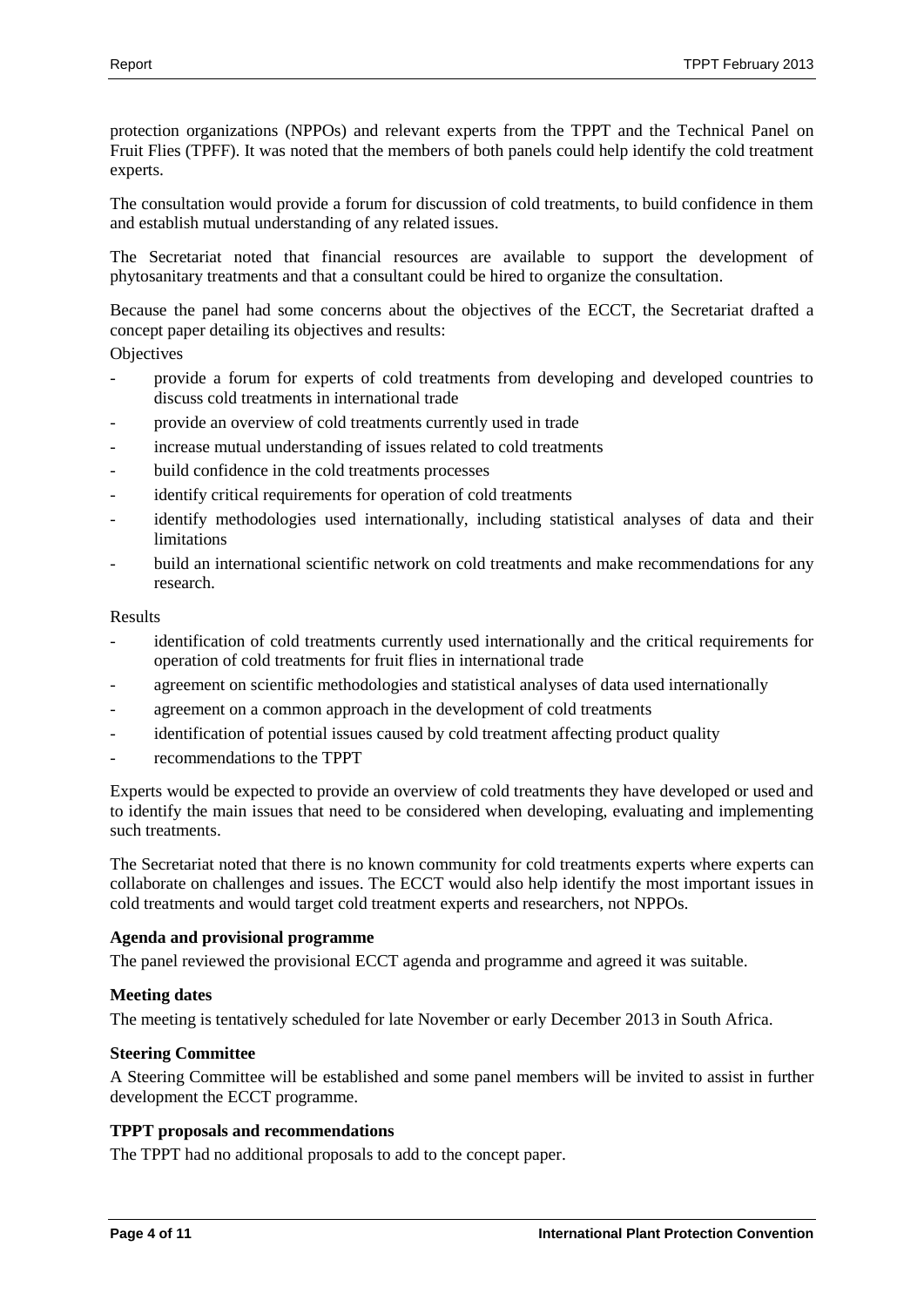#### The TPPT:

- (1) *agreed* that an Expert consultation on cold treatments (ECCT) would be a valuable way to encourage cold treatment experts and researchers to collaborate on cold treatment challenges and issues
- (2) *agreed* to provide the Secretariat with information from their NPPOs (such as approved cold treatments, manuals, experimental guidelines etc.) that may be used in the preparation of the ECCT.

#### <span id="page-4-0"></span>**4. Update on Cold Treatments**

#### **Returned from 2011 Nov SC e-decision**

The Secretariat updated the panel on the status of the four cold treatments that had been rejected by the SC in November 2011 via e-decision because of issues regarding ED values and chilling injury to lemons. The panel had finalized the TPPT response to the SC's concerns and updated the ED values at its December 2012 meeting. The Secretariat noted that these four treatments would be sent to the SC for their consideration and possible recommendation to CPM for adoption. See also Section 5 of this report for more information on e-decisions.

#### **Formal objections at CPM-7 (2012)**

The Secretariat updated the panel on the status of the four cold treatments that had received formal objections prior CPM-7 (2012). The panel had previously drafted the TPPT response to the formal objections at its September 2012 virtual meeting, but the formal objection from China had indicated that the treatments each had two schedules (2ºC for 16 days and 3ºC for 16 days) and that the ED values may not be accurate. The Secretariat informed the panel that the treatments presented to CPM-7 (2012) only included one treatment schedule ( $3^{\circ}$ C for 16 days), so there may have been some confusion. The panel revised and finalized the TPPT responses to the formal objections.

The Secretariat noted that these four treatments would be sent to the SC for their consideration and possible recommendation to CPM for adoption. See also Section 5 of this report for more information on e-decisions.

The TPPT:

(1) *finalized* its response to the formal objections received during CPM-7 (2012).

# <span id="page-4-1"></span>**5. UPDATE ON LATEST SC E-DECISIONS**

#### **Irradiation for** *Dysmicoccus neobrevipes* **Beardsley,** *Planococcus lilacinus* **(Cockerell) and**  *Planococcus minor* **(Maskell) (Hemiptera: Pseudococcidae) (2012-011)**

The Secretariat informed the panel that the draft treatment *Irradiation for* Dysmicoccus neobrevipes *Beardsley,* Planococcus lilacinus *(Cockerell) and* Planococcus minor *(Maskell) (Hemiptera: Pseudococcidae)* (2012-011) had recently be sent for SC e-decision for approval for member consultation. The treatment had received minor comments from the SC during the forum stage of the e-decision and the panel addressed them. The treatment lead will make revisions to the treatment and then the Secretariat will submit the treatment to the SC as a poll.

The TPPT:

- (1) *revised* the draft treatment *Irradiation for* Dysmicoccus neobrevipes *Beardsley,* Planococcus lilacinus *(Cockerell) and* Planococcus minor *(Maskell) (Hemiptera: Pseudococcidae)* (2012- 011) to reflect the concerns by the SC during e-decision
- (2) *asked* the treatment lead to make further revisions to the treatment and submit it to the Secretariat for SC e-decision (poll).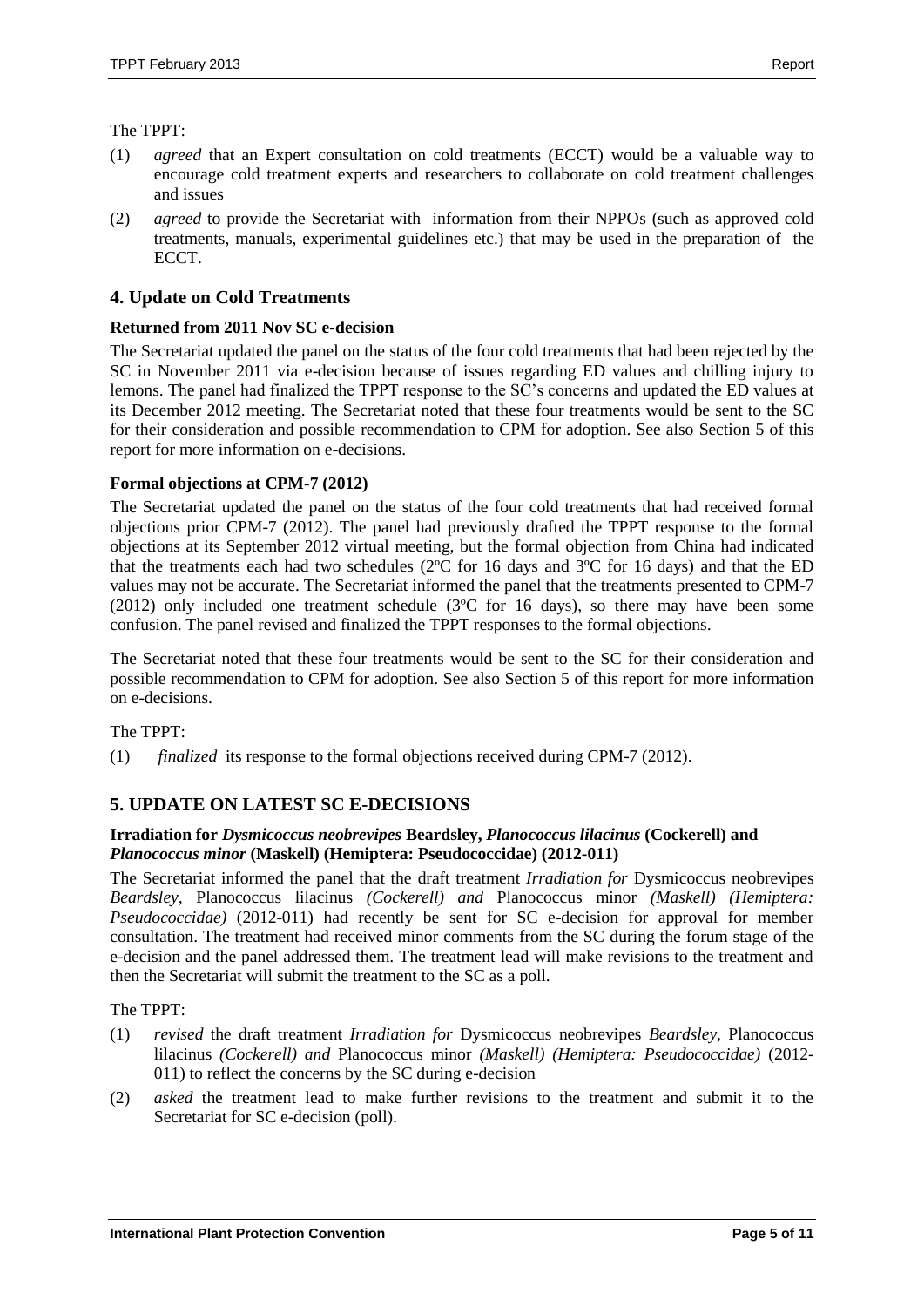### *Upcoming SC e-decisions on treatments*

The Secretariat notified the panel of upcoming SC e-decisions to be submitted in May and June 2013 on eight cold treatments.

# <span id="page-5-0"></span>**6. Update on the Most Heat Tolerant Life Stage of Tephritidae**

At its December 2012 meeting, the panel had discussed whether the form of artificial inoculation used to estimate life-stage may have impacted relative susceptibility. The panel considered that this issue needed to be resolved because available literature was mixed on which life stage was the most heat tolerant. One panel member had agreed to contact researchers in the field to seek their opinion on this issue and any other data they may have available, and presented his findings (PPT\_2013\_Feb\_07) to the panel.

He concluded that the eggs were the most thermotolerant or the next most thermotolerant in studies done with insects reared in fruit using a common measure of efficacy and noted that the egg itself can vary considerably in thermotolerance depending on age and usually increases in thermotolerance as it develops. He also noted that:

- It was not possible to compare all of the studies as they are presented because the methodologies and measures of efficacy differ considerably.
- Many of the studies were done in vitro where stages were heated under the same conditions; this arrangement may artificially favor egg tolerance.
- In some of the studies done in fruit,  $3<sup>rd</sup>$  instars were reared on diet for several days before being inserted into the fruit.
- Operational considerations may tend to favor concentration of treatment efficacy on the  $3<sup>rd</sup>$ instar because the  $3<sup>rd</sup>$  instar is the stage likely to be found by inspectors and it is the stage of those present in fruit closest to the adult, thus, closest to successful colonization.
- One of the most illustrative studies is a PhD thesis (Corcoran, 2001) that was not published in any journal. It is illustrative because it is the only study where results using *in vitro* and in-fruit techniques can be compared, thus, shedding light on the relevance of the abundant heat *in vitro* studies in the literature.

The panel agreed this paper was very thorough and thanked the member for his work. In addition, the panel agreed to do a similar literature search for cold tolerance in Tephritidae which would be useful for the ECCT. However, the panel noted that, for cold treatments, cold tolerance can be host derived and a pattern may not be established, as the panel found in heat treatments.

#### The TPPT:

(1) *agreed* that it would be useful to do a similar literature search for cold tolerance in Tephritidae for the Expert Consultation on Cold Treatments.

# <span id="page-5-1"></span>**7. TPPT Position Paper on Adult Emergence in Irradiation**

At its December 2012 meeting, one panel member had agreed to prepare a paper for the SC supporting the panel's position on irradiation end-point acceptability (i.e. adult emergence) with various scenarios and their issues. The panel reviewed the draft paper (TPPT\_2013\_Feb\_08), which addressed the treatment endpoint and its suitability to international trade and that an endpoint for irradiation treatments with no adult emergence would not be practical for some pest species, including Lepidoptera. For some treatments, the endpoint is the absence of the emergence of normal adults able to disperse, which may not have been reported in most papers and may not be acceptable to IPPC members.

The panel provided comments regarding the target audience for the paper and other endpoint options and the member who drafted the paper agreed to revise it. The panel also recognized the lack of a practical method to identify irradiated insects that have been caught in monitoring traps. This is a significant impediment to endpoints that include sterile insects that may emerge. The panel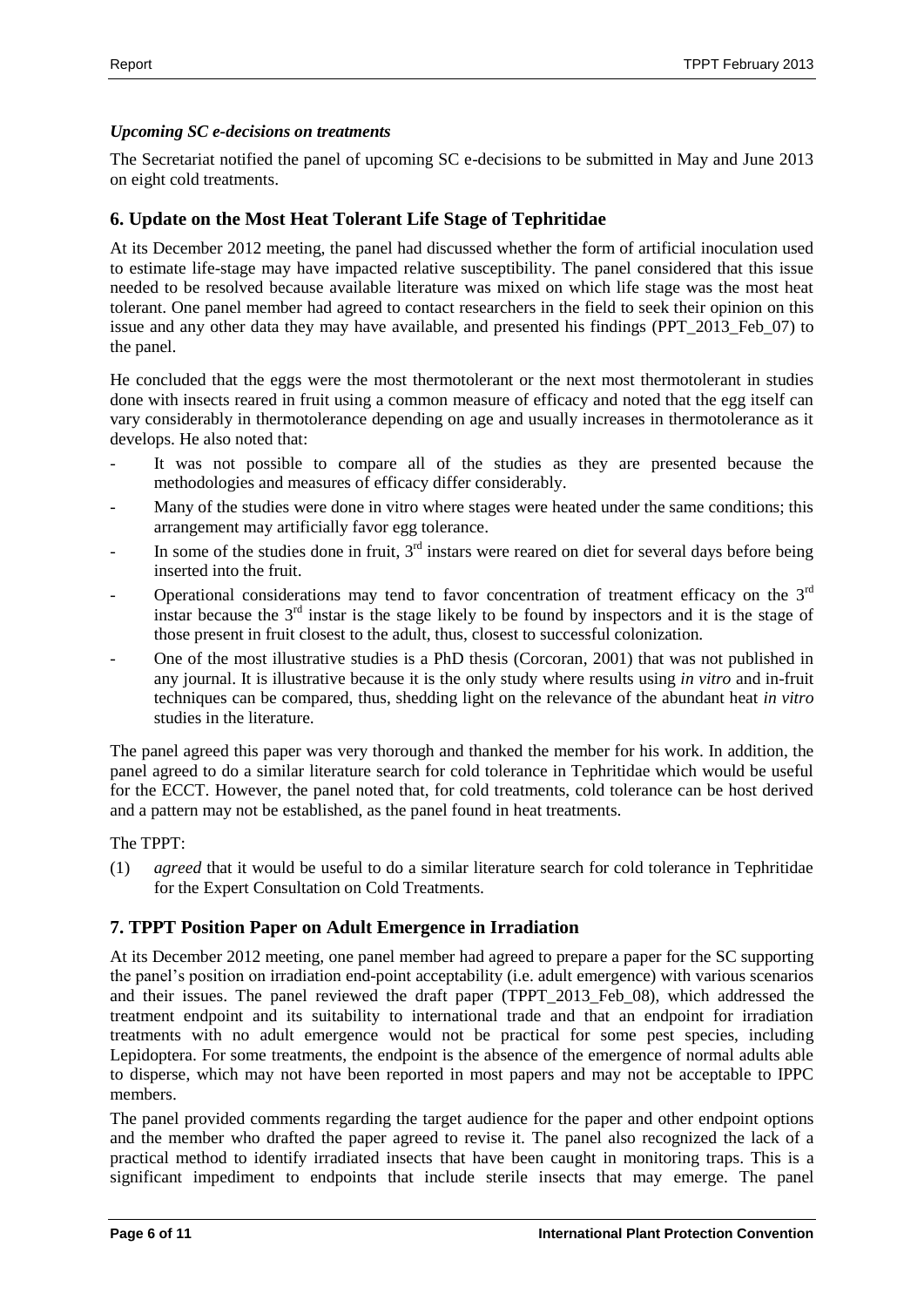recommended that research to develop methods to identify irradiated insects should be encouraged. The Secretariat will post the revised document for a TPPT forum discussion and, once finalized, it is hoped this paper will accompany all future irradiation treatments to the SC, member consultation, etc.

## <span id="page-6-0"></span>**8. Proposals for the 2013 Call for Topics**

In anticipation of the 2013 IPPC Call for topics to take place in June and July 2013, the panel discussed proposals following the 2012 December TPPT meeting and a 2013 January forum discussion. The following topics were identified:

- revision to ISPM 18:2003 *(Guidelinese for the use of irradiation as a phytosanitary measure)*
- pests other than fruit flies
- wood treatments
- plants for planting
- sea containers
- new ISPMs for treatment types other than irradiation (similar to ISPM 18:2003) (e.g. heat treatment, cold treatment, etc.).

Members agreed to draft the submissions for topics as assigned in the TPPT work programme (see Appendix 3). These draft submissions will be discussed at the next TPPT meeting.

# <span id="page-6-1"></span>**9. CPM-8 (2013) Items Relevant to the TPPT**

The Secretariat informed the panel that the proposed criteria to help determine whether a formal objection is technically justified will be considered at CPM-8 (2013). If the criteria are adopted, the Secretariat will inform the panel of impacts this may have on the panel.

#### <span id="page-6-2"></span>**10. Other Business**

The Secretariat reminded the panel to submit good quality images of phytosanitary treatments (e.g. MeBr, heat, etc.) to the Secretariat for use on the IPP (International Phytosanitary Portal – [https://www.ippc.int/\)](https://www.ippc.int/).

The Secretariat noted that the panel may try using a different virtual meeting tool (Adobe Connect) for the next TPPT virtual meeting because it is less expensive and FAO provides technical support.

The Standards Officer thanked all members whose terms were expiring at the end of March 2013 and thanked them for their hard work and dedication over the last five years:

- Ms Alice Baxter (South Africa)
- Mr Ray Cannon (United Kingdom)
- Mr Mohammad Katbeh-Bader (Jordan)
- Mr Scott Wood (USA)

The Standards Officer also thanked Mr Larry Zettler for his work as TPPT Secretariat Technical Expert, carried out until December 2012.

#### <span id="page-6-3"></span>**11. Follow-up Actions for next TPPT Virtual Meeting**

#### <span id="page-6-4"></span>**11.1 TPPT work programme**

The panel reviewed and updated the TPPT work programme (see Appendix 3 to this report).

#### <span id="page-6-5"></span>**11.2 Date for next virtual meeting**

The next TPPT virtual meetings are scheduled for: 25 April 2013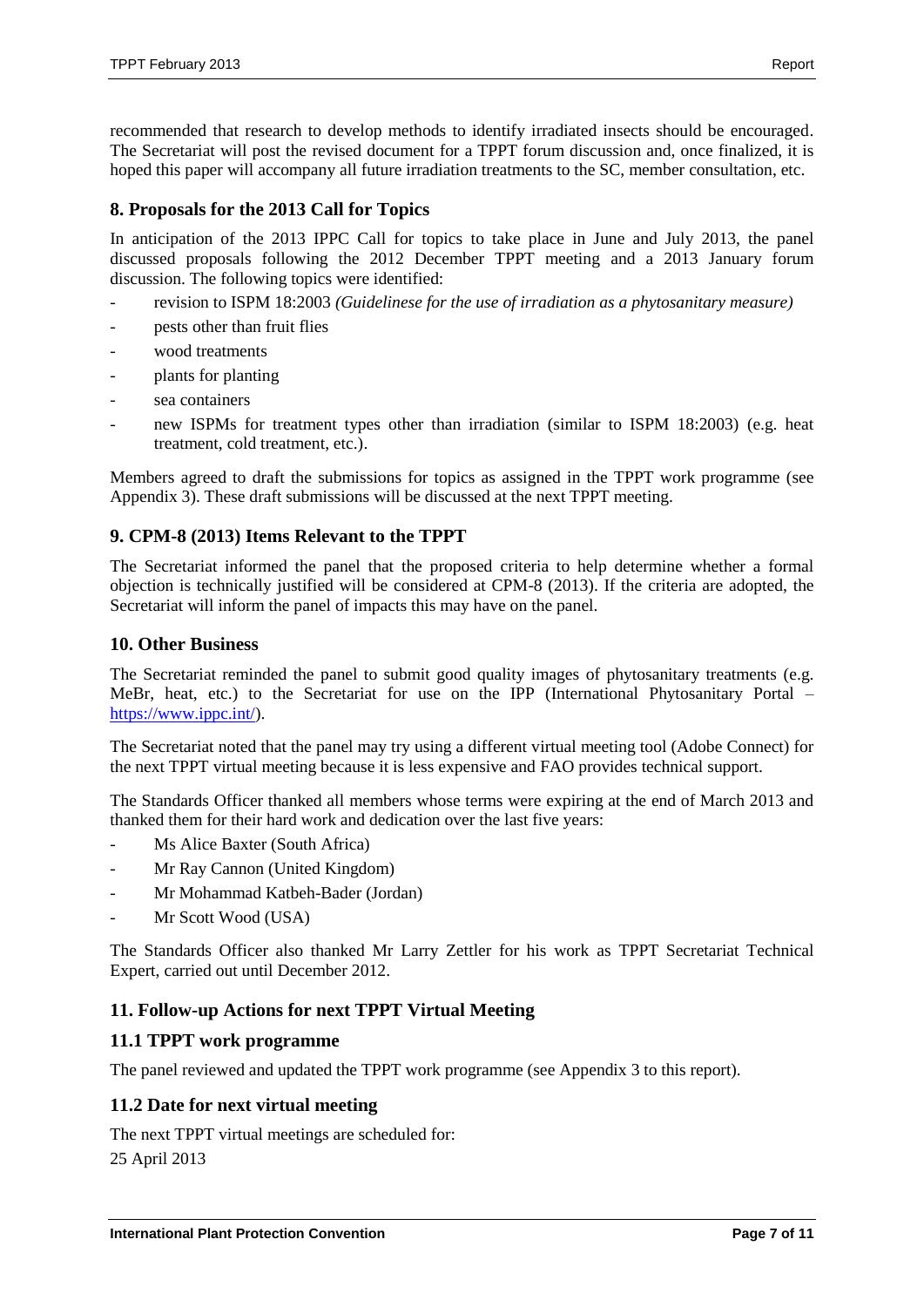## 19 June 2013.

# <span id="page-7-0"></span>**12. Close of the Meeting and Feedback**

The panel agreed to adopt the meeting report virtually.

The panel agreed the virtual meeting went well and these types of meetings are very valuable for the work of the panel.

The Secretariat thanked the members for participating and closed the meeting.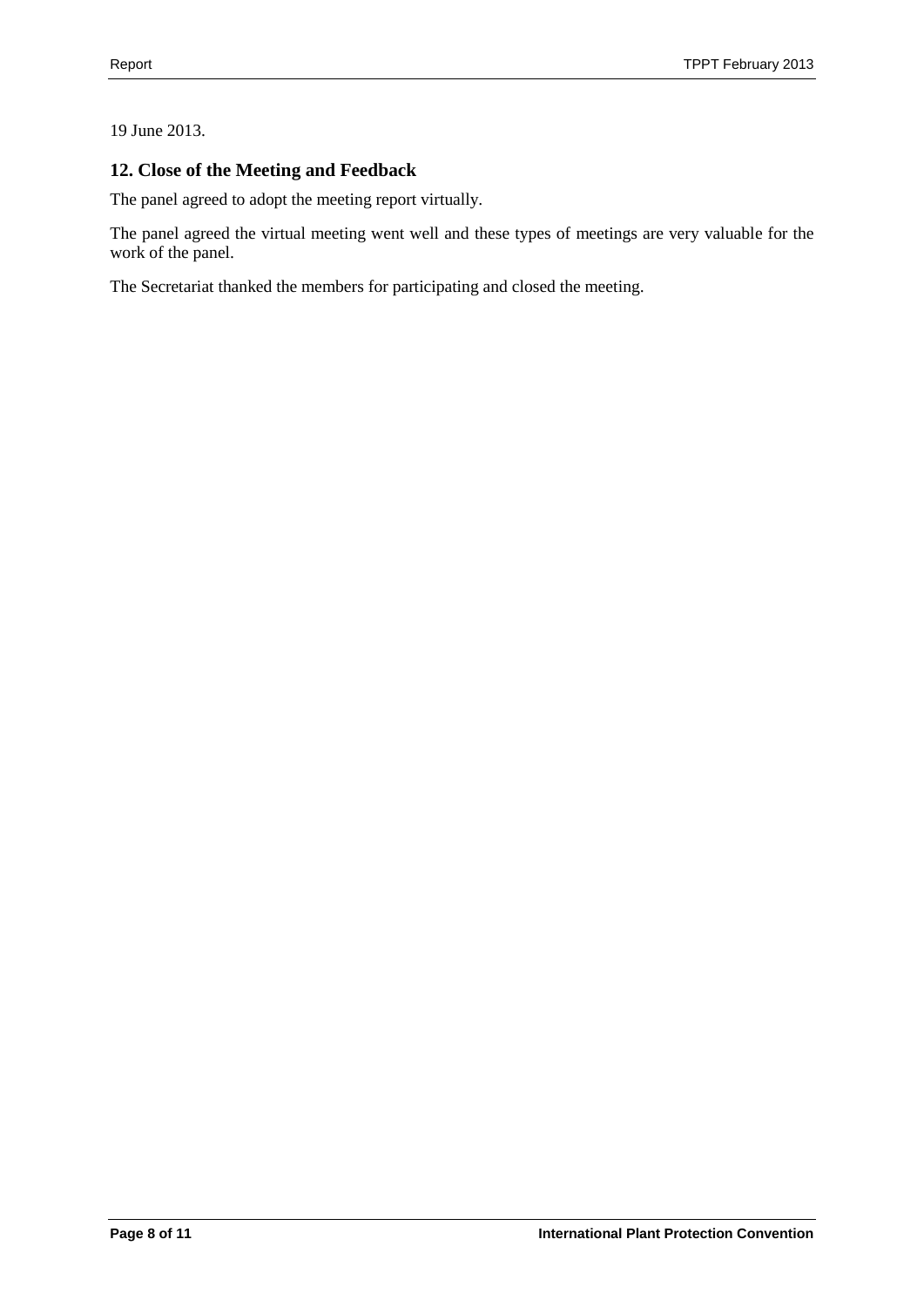# <span id="page-8-0"></span>**Appendix 1: Agenda**

| <b>AGENDA ITEM</b>                                                                                                                                                      | <b>DOCUMENT NO.</b> | <b>PRESENTER</b> |
|-------------------------------------------------------------------------------------------------------------------------------------------------------------------------|---------------------|------------------|
| 1. Opening of the meeting                                                                                                                                               |                     | <b>DUBON</b>     |
| 1.1 Virtual meeting informationfor GoToTraining                                                                                                                         | 2013_TPPT_Feb_04    | <b>DUBON</b>     |
| 1.2 Welcome by the IPPC Secretariat                                                                                                                                     | 2013_TPPT_Feb_01    | <b>DUBON</b>     |
|                                                                                                                                                                         | 2013_TPPT_Feb_02    |                  |
| 1.3 Introductions                                                                                                                                                       | 2013_TPPT_Feb_03    | <b>DUBON</b>     |
| 2. Secretariat Maintenance and Updates from relevant<br><b>Bodies</b>                                                                                                   |                     | <b>SHAMILOV</b>  |
| 3. Expert consultation on cold treatments                                                                                                                               | 2013_TPPT_Feb_06    | <b>SHAMILOV</b>  |
| • Concept note                                                                                                                                                          |                     |                  |
| • Agenda and provisional program                                                                                                                                        |                     |                  |
| • Hold in November 2013?                                                                                                                                                |                     |                  |
| • TPPT proposals and recommendations                                                                                                                                    |                     |                  |
| 4. Update on cold treatments                                                                                                                                            | 2013_TPPT_Feb_05    | <b>SHAMILOV</b>  |
| • returned from 2011 Nov SC e-decision                                                                                                                                  |                     |                  |
| • formal objections at CPM-7 (2012)                                                                                                                                     |                     |                  |
| 5. Update on latest SC e-decisions                                                                                                                                      | 2013_TPPT_Feb_05    | <b>SHAMILOV</b>  |
| • Irradiation for Dysminococcusneobrevipes Beardsley,<br>Planococcuslilacinus (Cockerell) and Planococcus<br>minor (Maskell) (Hemiptera: Pseudococcidae) (2012-<br>011) |                     |                  |
| • Upcoming SC e-decisions on treatments                                                                                                                                 |                     |                  |
| 6. Update on most tolerant life stage of Tephritidae                                                                                                                    | 2013_TPPT_Feb_07    | <b>HALLMAN</b>   |
| 7. TPPT position paper on adult emergence in irradiation                                                                                                                | 2013_TPPT_Feb_08    | <b>JESSUP</b>    |
| 8. Proposals for the 2013 Call for Topics                                                                                                                               | 2013_TPPT_Feb_05    | <b>SHAMILOV</b>  |
| 9. CPM-8 (2013) items relevant to the TPPT                                                                                                                              | 2013_TPPT_Feb_05    | <b>SHAMILOV</b>  |
| 10. Other business                                                                                                                                                      |                     | <b>DUBON</b>     |
| 11. Follow-up Actions for next TPPT Virtual Meeting                                                                                                                     |                     | <b>DUBON</b>     |
| 11.1 TPPT Work Programme                                                                                                                                                | 2013_TPPT_Feb_05    | <b>DUBON</b>     |
| 11.2 Date for next virtual meeting                                                                                                                                      |                     | <b>DUBON</b>     |
| 12. Close of the meeting and Feedback                                                                                                                                   |                     | <b>DUBON</b>     |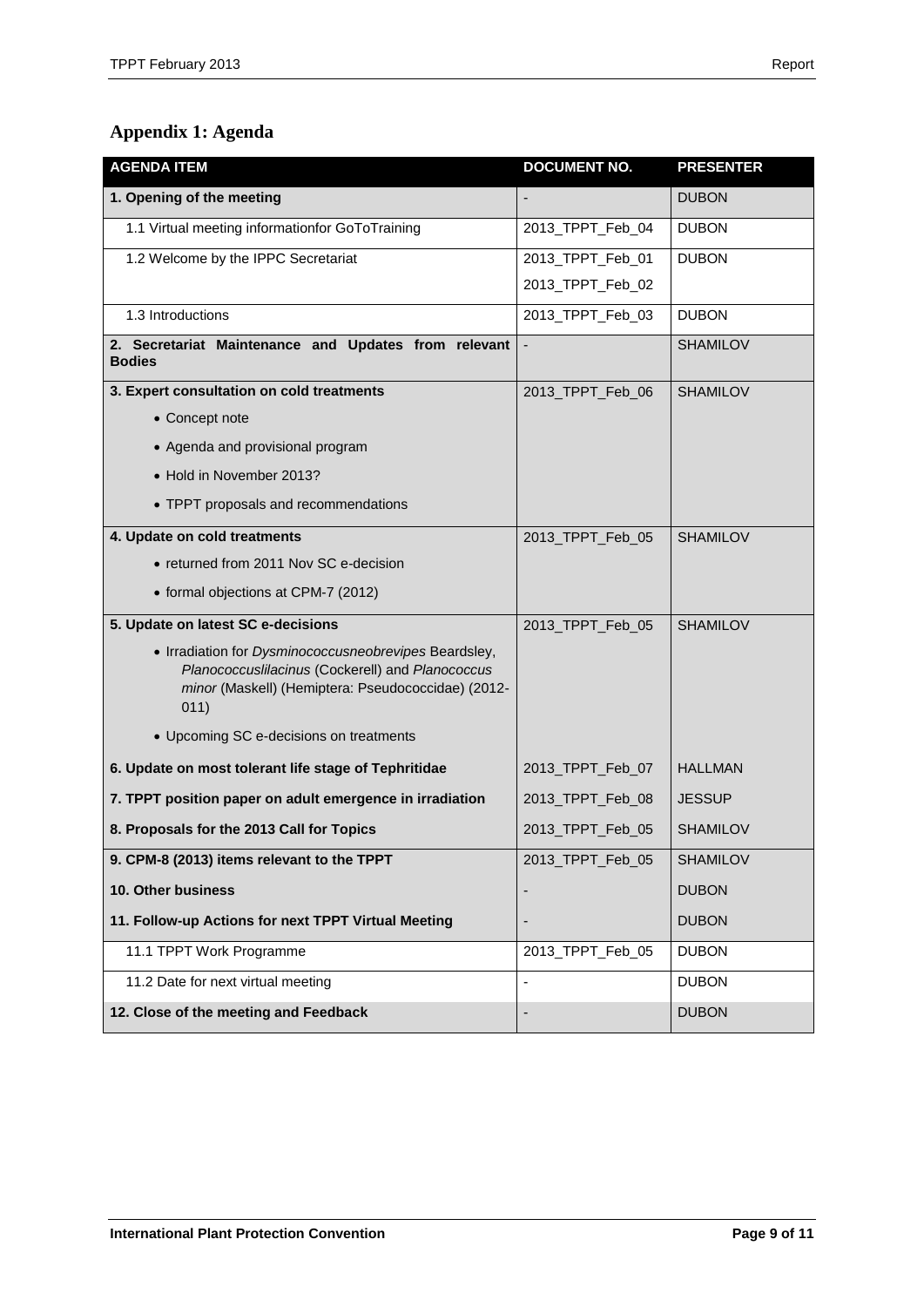# <span id="page-9-0"></span>**Appendix 2. Documents list**

| <b>DOCUMENT NUMBER</b> | <b>AGENDA ITEM</b> | <b>DOCUMENT TITLE</b><br>(PREPARED BY)                                                               |
|------------------------|--------------------|------------------------------------------------------------------------------------------------------|
| TPPT 2013 Feb 01       | 1.2                | Agenda (DUBON)                                                                                       |
| TPPT 2013 Feb 02       | 1.3                | Documents list (DUBON)                                                                               |
| TPPT 2013 Feb 03       | 1.4                | Participant list (DUBON)                                                                             |
| TPPT 2013 Feb 04       | 1.1                | Virtual meeting information (DUBON)                                                                  |
| TPPT 2013 Feb 05       | 4, 5, 8, 9, 11.1   | TPPT considerations (DUBON and SHAMILOV)                                                             |
| TPPT 2013 Feb 06       | 3.0                | Expert Consultation on Cold Treatments: Concept note,<br>agenda and provisional programme (SHAMILOV) |
| TPPT 2013 Feb 07       | 6.0                | Update regarding most tolerant life stage of Tephritidae<br>(HALLMAN)                                |
| TPPT 2013 Feb 08       | 7.0                | TPPT position paper on adult emergence in irradiation<br>(JESSUP)                                    |